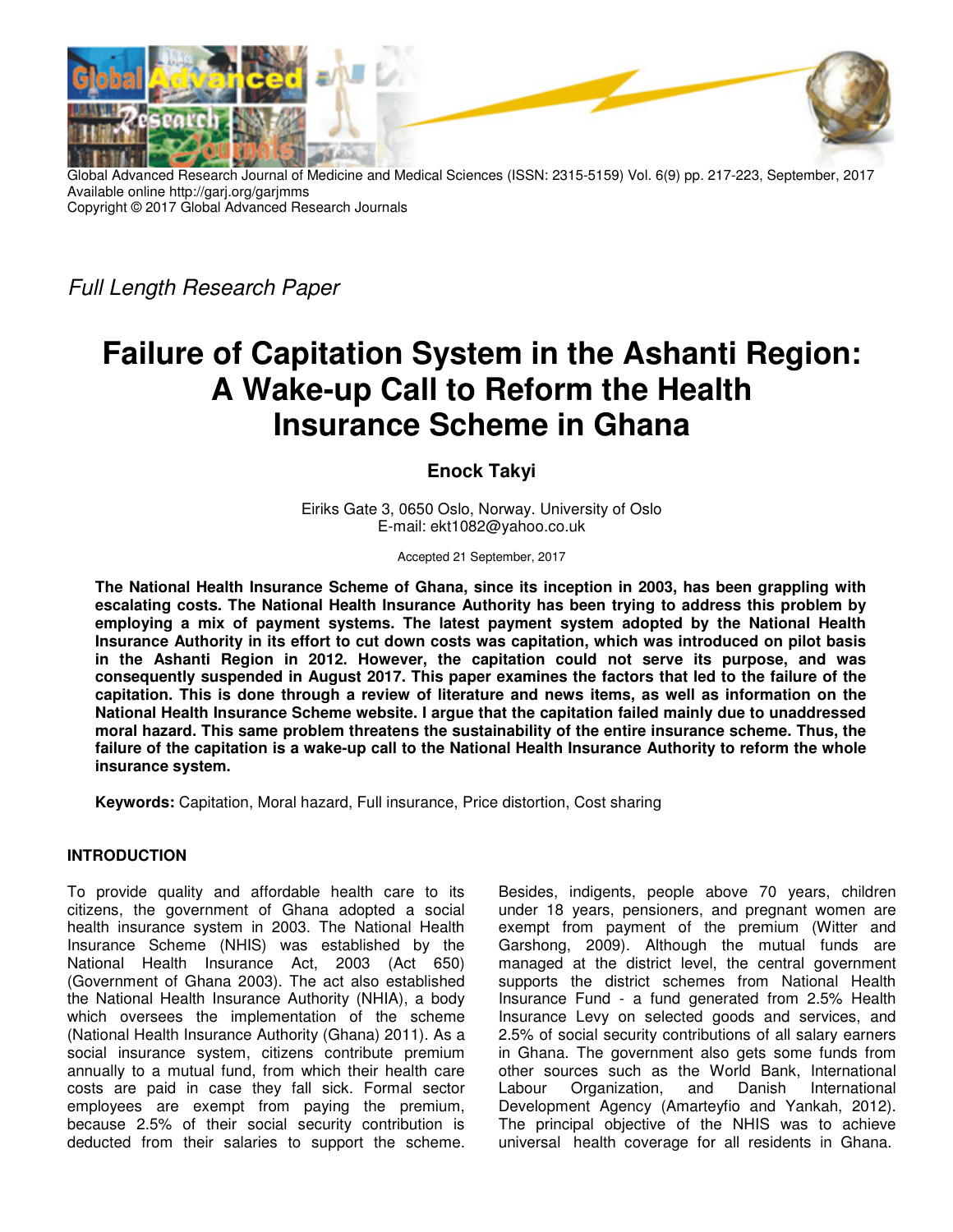Although this universality has not yet been achieved, the scheme currently covers about two thirds of the country's population (Potter et al., 2013). The insured population access health services, covered by the NHIS tariff, free of charge at NHIA-accredited facilities. Health facilities are then reimbursed via monthly billing, according to regularly updated tariff lists (Potter et al., 2013). However, health services not covered by the NHIS are paid for out of pocket. For the uninsured, all health care expenses are paid out of pocket.

Since its establishment, the scheme has been battling with escalating costs. The NHIA has ever since tried to address this problem by employing a mix of payment systems (Agyei-Baffour et al., 2013). The efforts have, however, not been very successful. Currently, the scheme owes providers to the tune of 1.2 billion Ghana Cedis (approximately US\$ 269,131,000) ("Ghana's Health Insurance on the Brink; over ¢1.2 Billion in Debts - MyJoyOnline.Com," n.d). The scheme started with the fee-for-service (FFS) approach. Soon the fee-for-service system proved inefficient due to abuses on the part of clients as well as health care providers. The fee-forservice system was, therefore, complemented by the Diagnosis Related Group (DRG) system, labelled the Ghana Diagnosis Related Group (G-DRG) system. Unfortunately, the G-DRG system could not solve all the inefficiencies presented by the fee-for-service system. In 2012, the NHIA decided to resort to capitation payment system. A pilot implementation of the capitation system was, therefore, introduced in one of the administrative regions of the country  $-$  the Ashanti Region  $-$  with the hope of extending it to the other regions. Five years after the pilot implementation, the NHIA, on 25th July 2017, announced the suspension of the payment system with effect from 1st August 2017 ("NHIS Suspends Capitation Programme," n.d.).

This paper attempts to examine the factors that led to the failure of the capitation system in the Ashanti region. I argue that the factors are not limited to the capitation system; rather they are factors that undermine the sustainability of the health insurance scheme in general. Finally, I make suggestions regarding the way forward for the scheme.

## **A JOURNEY THROUGH PAYMENT SYSTEMS**

The NHIA of Ghana has experimented three different payment systems, namely, fee-for-service, Ghana Diagnosis Related Group (G-DRG) and, recently, a capitation system which was implemented on pilot basis in the Ashanti Region.

## **Fee-for-service (FFS)**

In the fee-for-service payment system, providers are reimbursed based on the volume of medical activities.

Diagnostic and therapeutic activities, and contacts are separately identified, and the price of each item is known ex ante (Jegers et al., 2002). Reimbursement is made based on this list. The amount reimbursed to a provider is, therefore, dependent on the number of activities performed. Hence, providers can increase their returns by producing more services. According to Jegers et al. (2002), the fee-for-service system guarantees access to care, and ensures that the best available care is provided to patients. However, the system also has several adverse effects. One of the principal negative effects of the fee-for-service system is overproduction of care, also termed supplier induced demand (Jegers et al., 2002; Debpuur et al., 2015). This occurs where health care providers provide care which does not deliver any significant marginal health benefits simply because they want to maximise profits (Jegers et al., 2002; Debpuur et al., 2015).

Reimbursement for services provided under Ghana's National Health Insurance Scheme began with the feefor-service system. A few years after the implementation of the scheme, the NHIA raised concerns about escalating costs of health services for its clients. The NHIA attributed the rapid increase in costs mainly to abuses on the part of health care providers ("Capitation" 2017). One of the major concerns raised was overproduction of care by health care providers (Debpuur et al., 2015). According to Debpuur et al. (2015), some providers also overcharged drugs and services provided to clients, while others either charged for services not provided or inflated the number of clients provided with services. These problems were even compounded by the cumbersome nature of administrative processes associated with the fee-for-service system which made it difficult to detect fraud (Sodzi-Tettey et al., 2012).

To curb the abuses inherent in the fee-for-service payment system, the National Health Insurance Authority complemented it with the Diagnostic Related Groups (DRG) System in 2008.

## **Diagnostic Related Groups System (DRG-System)**

In the DRG-system, providers are reimbursed based on the type of case treated (Jegers et al., 2002). The DRG classification groups diagnoses based on clinical characteristics and homogeneity of the resource used (Jegers et al., 2002). Although a distinction is generally made between systems that classify patients according to diagnoses and those that classify patients based on treatments and procedures, in practice, both systems are used simultaneously (Busse and Schwartz, 1997). The DRG system is prospective, as fees are determined ex ante (Jegers et al., 2002).

The DRG system has the advantage of reducing costs per case by making supplier induced demand unattractive to providers. In other words, health care providers, knowing that their income per case is fixed, will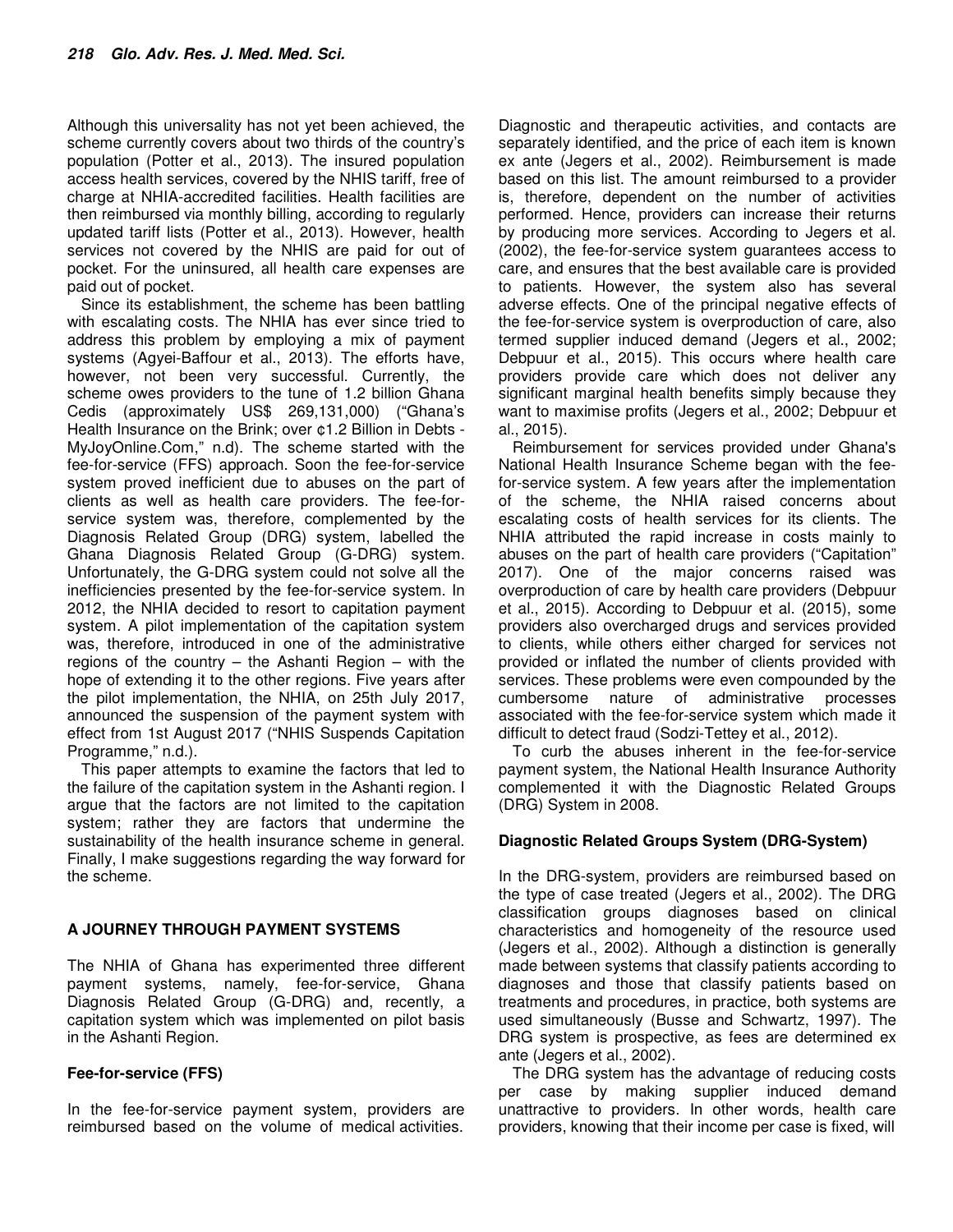try to cut down cost by reducing the length of stay in a health facility, avoiding care activities that are not needed by their clients, and substituting cheaper inputs for more expensive ones (Jegers et al., 2002). The DRG also ensures uniformity in claims processing and claims management, thereby reducing the time and resources used in filing, vetting, and payment of claims.

However, the system leaves room for profit-maximising providers to escalate cost. For instance, health care providers can spread care over several admissions per patient in order to increase their income (Jegers et al., 2002). Another risk involved in the DRG system is "tariff creeping", a phenomenon whereby providers code diagnoses upward to obtain a higher reimbursement (Jegers et al., 2002; Opoku et al., 2014).

To overcome the abuses that occasioned the fee-forservice payment system, the National Health Insurance Authority in 2008 introduced the Diagnosis Related Group (DRG) payment system. The system, named the Ghana Diagnosis Related Group (G-DRG) system, catered for all inpatient and outpatient services, except for medicines, which continued to be paid for under the fees-for-service system (Dalinjong and Laar, 2012; Opoku et al., 2014).

Although the National Health Insurance Authority expected significant improvement in cost containment after the introduction of the G-DRG system, the result has not been very different. This, according to the NHIA, is mainly due to abuses on the part of providers. There have been numerous reports of providers coding diagnoses upward to obtain a higher reimbursement (Witter and Garshong, 2009; Opoku et al., 2014). There have also been reports of providers filing the same claim more than once (Witter and Garshong, 2009).

In view of the persisting inefficiencies characterising the G-DRG system, the National Health Insurance Authority decided to explore the capitation system.

#### **Capitation**

Under capitation payment system, each insured person selects a preferred primary care provider. One can subscribe to a provider for a specified period, after which the person is free to choose another provider. Capitation is a fixed amount of money per patient per unit of time paid in advance to the provider for the delivery of health care services ("Capitation Payments | Understanding Capitation | ACP", 2017). The amount is calculated based on the total number of insured individuals who have selected a given provider ("Capitation", 2017). The full capitation amount is paid to the provider at the beginning of the service period. The amount is paid to the provider irrespective of whether that patient would seek care during the period or not ("Capitation", 2017). The total income for a provider under capitation is, therefore, a function of the number of patients enrolled on the list, rather than the number of activities performed (Jegers et al., 2002).

The capitation system has several advantages. It helps to prevent abuses from healthcare providers. Unlike, the case-based systems, where a provider is remunerated each time an activity is performed, the capitation system does not offer any additional reward as such. This discourages providers from overproduction of care, since this will only increase cost without yielding any marginal reward. Capitation also helps to reduce abuses from health insurance clients. By tying patients to one primary care provider, the habit of hoping from one provider to another is eliminated. Capitation can also encourage health prevention and promotion if these are more costeffective than treatment ex post, especially in situations where patients are tied to providers for longer periods (Jegers et al., 2002). Additionally, capitation can help payers to address difficulties in forecasting and budgeting since expenditures are approximately known ex ante. Moreover, capitation helps to eliminate delays in the payment of claims, since providers are reimbursed in advance. The capitation, thus, helps providers to get funds in advance, which helps them to get the required resources for effective service delivery. Capitation may also lead to improvement in quality of care as providers strive to improve their services so as to keep their existing patients and attract new ones (Aas, 1995). Capitation has been used successfully by countries such as Norway, Netherlands, the United States, Britain and Thailand (Amarteyfio and Yankah, 2012).

In 2012, the capitation payment system was introduced in the Ashanti Region of Ghana for primary care on pilot basis ("Capitation", 2017). Under the system, a person could subscribe to a provider for six months before he/she can choose another provider. Specialist referrals and inpatient care continued to be paid for using the Ghana Diagnostic Related Groups (G-DRG) and fee-forservice payment method for medicines ("Capitation", 2017).

The National Health Insurance Authority adopted the capitation payment system mainly due to its potential benefit of lowering costs. After five years of pilot capitation in the Ashanti region of Ghana, these benefits could not be achieved. The system was bedevilled by several challenges. Notable among them was escalating cost burden on providers in the pilot region ("HISPAG Statement on Need to Review NHIA Capitation", 2017). Consequently, the NHIA, on 25 July 2017, announced the suspension of the payment system with effect from 1st August 2017. This, according to the NHIA, is to enable them to undertake a thorough review of the whole capitation payment mechanism ("NHIS Suspends Capitation Programme," n.d.). While the authority considers reviewing the capitation system, I believe the failure of the capitation system is a wake-up call to the NHIA to take a second look at the whole insurance scheme. This is because the factors that led to the failure of the capitation are the same factors that threaten the sustainability of the scheme in general.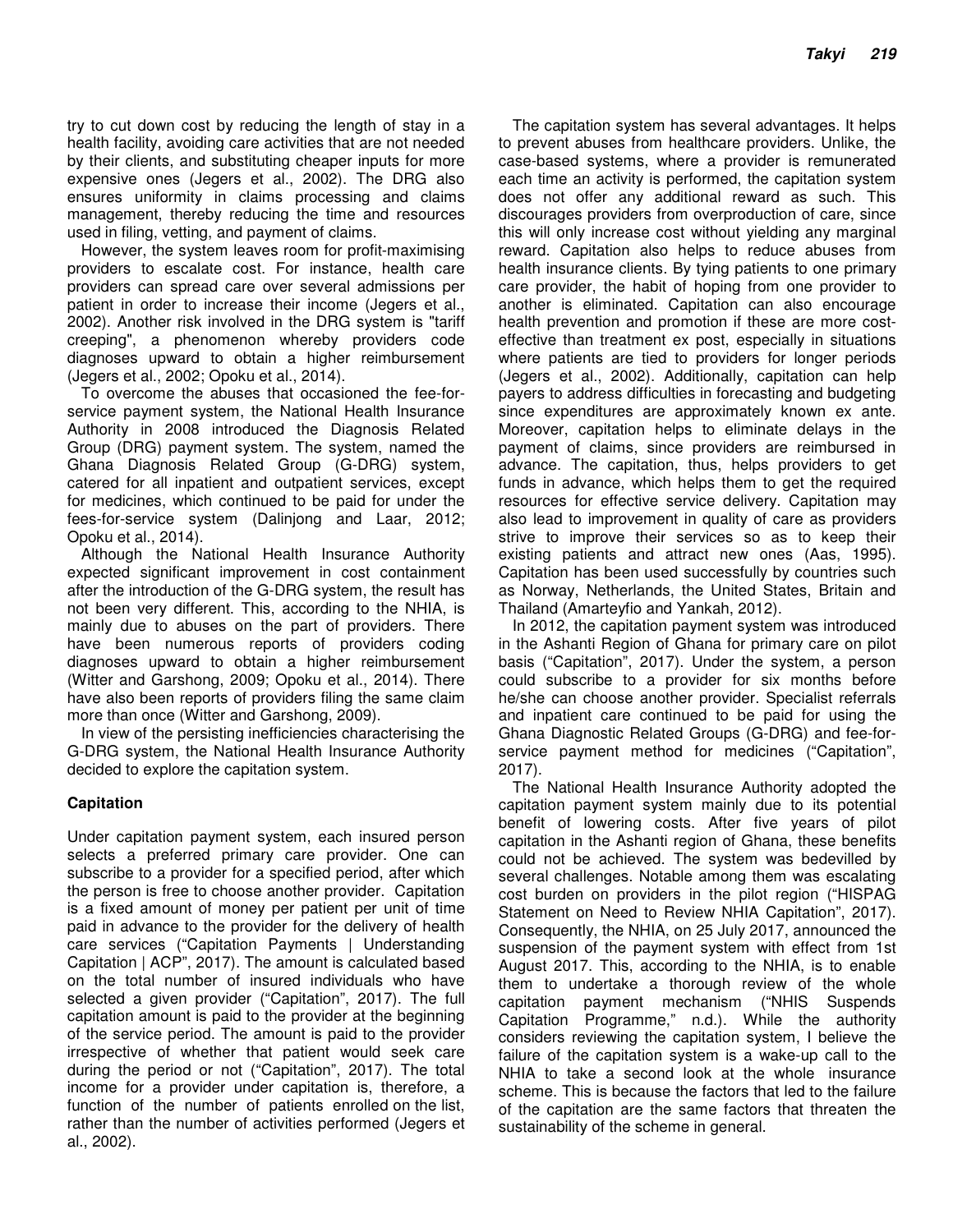#### **FACTORS THAT LED TO THE FAILURE OF THE CAPITATION SYSTEM IN THE ASHANTI REGION**

There is nothing special about the capitation itself, or its implementation, that led to its failure. Rather, the failure was due to lapses in the implementation of the entire insurance scheme that have long been left unaddressed. One major factor that led to the failure of the capitation in the Ashanti Region was escalating cost burden on providers. Shortly after the introduction of the capitation system in the Ashanti Region, healthcare providers in the region raised the concern that the capitation rate was woefully inadequate. Health care providers and other stakeholders warned time and again that the capitation rate was woefully inadequate, and could adversely affect the provision of basic health care ("Suspend NHIS Capitation - Ashanti Health Providers Warn Gov't - MyJoyOnline.Com" 2017; "HISPAG Statement on Need to Review NHIA Capitation", 2017). The phenomenon even compelled some private health facilities to opt out of the scheme, while those who remained charged fees for some of the services hitherto covered by the National Health Insurance Scheme ("Fallout Of NHIS Capitation Pilot In Ashanti: Lessons For A Nationwide Implementation", 2017). The NHIA attempted to reduce the cost burden on providers by removing primary care maternity services from the capitation basket (Koduah et al., 2016), yet the problem was not solved. The issue of cost burden on providers dragged on until the system was consequently suspended.

The escalating cost burden on providers, which primarily led to the failure of the capitation payment system in the pilot region, is attributable mainly to the fact that moral hazard from NHIS clients has not been adequately addressed by the NHIA. Moral hazard is the tendency for insurance against loss to reduce incentives to prevent or minimize the cost of loss (Baker 1996). There are two types of moral hazard, namely, ex ante moral hazard and ex post moral hazard (Bhattacharya et al. 2013). Insurance clients feel less need to avoid preventable health risks, since they do not bear the full cost of their health care . This is known as ex ante moral hazard. Ex post moral hazard occurs when insurance clients demand higher quantities of more expensive treatments than they would have without insurance. There are two sources of abuse in health insurance: abuse from providers and abuse from health insurance clients. For an insurance scheme to be successful, both sources must be dealt with. However, a critical look at NHIA'S strategies to cut down costs, as outlined above, reveals that almost all the strategies target abuses from providers without doing much about moral hazard from clients. For instance, when the NHIA realised that costs were rapidly increasing under the fee-for-service payment system, it was providers who were blamed of abusive behaviours, hence the G-DRG system was introduced; nothing was done about moral hazard from clients. Similarly, when the scheme still could not contain costs

with the combination of fee-for-service and G-DRG payment systems, it was mainly providers who were accused of unacceptable behaviours such as upward coding of diagnoses and spreading care over several admissions per patient to increase their income. Very little was said about client moral hazard. Thus, moral hazard from clients was almost never given any attention by the NHIA as far as escalating costs were concerned. Hence, the phenomenon was not adequately dealt with even under the capitation payment system.

It is worth to note that capitation payment system does not have an inherent capacity to deal with all moralhazard behaviours. Although the capitation payment system can prevent clients from hopping from one provider to another, there are several other moral-hazard behaviours identified under Ghana's NHIS that the payment system cannot solve. Apart from the tendency to hop from provider to provider, other moral-hazard behaviours identified under Ghana's NHIS include too frequent visits to the same provider, feigning sickness to collect drugs for uninsured friends and relatives, visiting the health facility with minor conditions that could otherwise be treated at home, and asking for more expensive treatments or medications (Samson, n.d.; Debpuur et al., 2015; Akum, 2014). As it stands now, there are no measures under the scheme to deal with these moral-hazard behaviours, neither were there measures to deal with them under the piloted capitation. Thus, in terms of moral hazard, there was no significant difference between the pilot region and the other regions. Perhaps the only difference between the pilot region and the other regions was that the capitation payment system transferred the cost burden resulting from client moral hazard from the scheme to providers in the pilot region.

It can thus be said that the piloted capitation suffered escalating costs, and the entire scheme continues to suffer escalating costs, largely because one of the sources of increasing costs –moral hazard – has not been adequately tackled.

## **THE WAY FORWARD**

Moral hazard from clients persists for one basic reason: the scheme offers full insurance, that is, health care is completely free of charge for all NHIS clients. This has, at least, three possible consequences. First, clients feel less need to avoid preventable health risks. Second, clients tend to visit the health care facility with conditions that do not necessarily need medical attention. Third, clients opt for the most expensive treatment.

The relationship between full insurance and moral hazard is well-established. Moral hazard depends on three factors, namely price distortion, price sensitivity and asymmetric information. Moral hazard can exist only when all these factors are present (Bhattacharya et al., 2013). Price distortion occurs when an individual does not bear the full cost of an item or a service he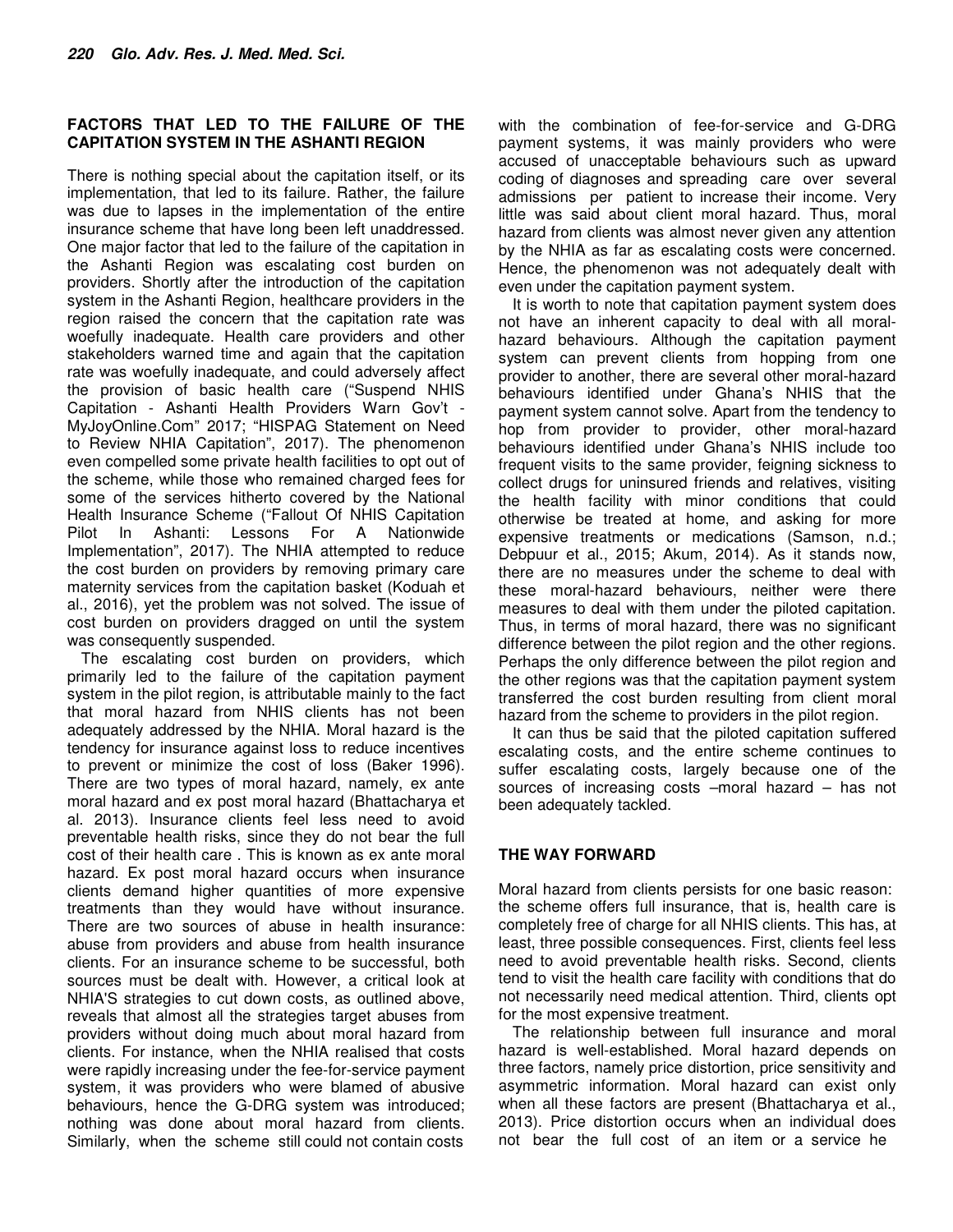

**Figure 1.** Full Insurance **Figure 2.** Copayment **Source:** Bhattacharya et al. (2013), with few modifications

consumes, because somebody else is paying a part or all the cost. Insurance leads to price distortion in that insurance clients pay only a part of their health care bills; in full insurance, they pay nothing at all. Price sensitivity refers to the responsiveness of an individual to a change in price. The degree of price sensitivity depends largely on the nature of the risk being insured, and how controllable it may be (Bhattacharya et al., 2013). While some risks are basically uncontrollable, others can be partially or fully controlled. Insurance against a genetic disease, for instance, will not induce moral hazard since insurance clients cannot do anything to bring about a new instance of the disease. Insurance against injuries, on the other hand, may induce moral hazard since individuals might be tempted to take more risky actions after being insured. In response to price distortion brought about by insurance, insurance clients tend to change their behaviour in a way that increases the chances of a disease or an injury occurring. Besides, insurance clients tend to opt for the most expensive treatments once a disease or an injury has occurred. The insurer cannot observe this change in behaviour. This is termed information asymmetry.

Insurers cannot change their clients' price sensitivity, which is a property of consumers' demand functions (Bhattacharya et al., 2013). Similarly, it is almost impossible for insurers to monitor their clients' behaviours continuously. However, there are ways through which price distortion can be reduced. Hence, the best way to minimise moral hazard is to find ways to reduce price distortion.

#### **Dealing with Price Distortion**

A person without insurance, who pays for all his health services, will always be mindful of how much health



service he consumes, since each marginal utility he derives from an additional health service comes with a marginal cost. He will, therefore, seek health care only when it is necessary, and will opt for as less expensive treatment as possible. Insurance, however, leads to price distortion. In other words, the effective price of health service to an individual with insurance is decreased, since an insurance company is paying all or part of the costs. The individual, being sensitive to price, will thus consume more health service. When price distortion is high (i.e. when individuals bear very small portion of their health care costs), individuals will consume more health service than when price distortion is low (i.e. when individuals bear most of their health care costs). This is illustrated in Figure 1 and Figure 2.

In Figure 1,  $P_U$  is the full cost per unit of health service. A person without health insurance, mindful of his health care costs, will consume  $Q_{U}$  of health service. Full insurance, as it is the case of Ghana, leads to a price distortion, indicated by the vertical distance between 0 and  $P_{U}$ . This brings the cost of health service, from the client's perspective, down to zero. A price-sensitive individual will, therefore, demand all health services that will give him a positive utility. The individual's effective demand curve, thus, becomes  $D_F$  and he consumes at point QA. The increase in demand for health service is not necessarily because the individual needs it, but just because the amount of health service demanded does not affect his income. This will lead to a huge social loss (represented by the shaded region). Social loss may take the form of long waiting time for patients, undue pressure on health care professionals, health-insurance clients being asked by providers to pay their health care bills because the scheme is unable to reimburse providers on time, pressure on government to bail the scheme from its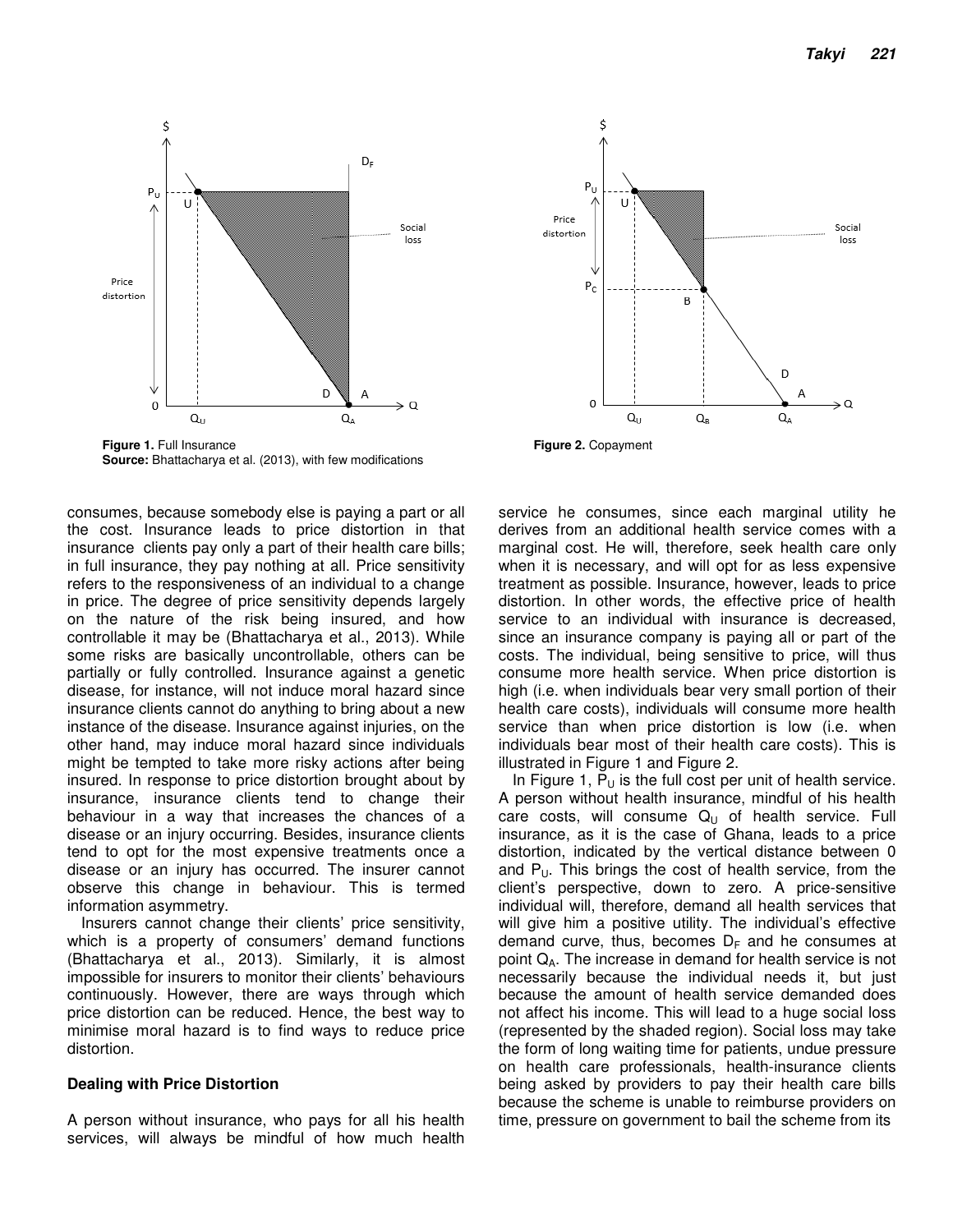escalating debts, and productivity loss due to extended periods spent by patients at health facilities.

The only way through which moral hazard can be eliminated is to make clients pay the full cost of their medical care. However, as Bhattacharya et al. (2013) indicated, this strategy defeats the entire purpose of insurance, which is designed to reduce expenses in case of illness or injury. Thus, insurers can only limit moral hazard by adopting strategies to reduce price distortion due to insurance. Usually, insurers adopt strategies that ensure that their clients pay a part of their health care costs. Such strategies reduce moral hazard and its accompanying social loss as illustrated in Figure 2. In Figure 2, the insurer offers to pay only a part of an individual's health care costs instead of the full cost. This leads to a lower price distortion (vertical distance between  $P_C$  and  $P_U$ ) as compared to full insurance. An individual's effective price then increases from zero to  $P_C$ , and his demand for health service is reduced to  $Q_B$ . This consequently reduces social loss.

Common strategies that insurers use to reduce moral hazard include coinsurance, copayment and deductibles. In coinsurance, health insurance clients pay a fixed percentage of their health care bills anytime they seek health care. For instance, an insured client might be made to pay 25% of his bills, while the insurer covers the remaining 75%. In copayment, health insurance clients pay a fixed amount called a copay for each visit to the health facility; any amounts beyond the copay are borne by the insurer. Deductibles set minimal levels of expenses below which the insurer does not help reimburse medical expenses (Bhattacharya et al., 2013). Deductibles may apply to each single visit to a doctor or over an entire year. For example, an individual on an insurance with an annual deductible of \$700 pays for his first \$700 of annual medical costs out-of-pocket. Any medical costs beyond the \$700 are then funded by the insurer.

For a sustainable health insurance in Ghana, the NHIA should resort to one or a combination of the strategies described above. By increasing the marginal cost of additional medical care to the clients, the strategies reduce the quantity demanded of medical care. This reduces social loss since clients, not fully insured, face uncertainty regarding their health care costs.

#### **Dealing with the Extremely Poor**

According to Ghana Statistical Service (2014), 8.4 percent Ghana's population live in extreme poverty. Obviously, it is this group of people who need health insurance most. However, they will find it almost impossible to pay a portion of their medical bills no matter how small it may be. The question then arises as to how this group of people can benefit from the health insurance scheme if the NHIA introduces a cost-sharing strategy. To cater for this vulnerable group, the NHIA needs to identify them, and issue them with special identity cards to enable them to access medical care for free. Identifying these individuals will not pose any big challenge since the NHIA already has a system in place that exempts indigents from paying health insurance premiums; the NHIA can rely on the same data. Another way to help the extremely poor benefit from the scheme, in case a cost-sharing strategy is introduced, is to empower them economically so that they can pay the required portion of their medical bills, being it a copay, coinsurance, or deductible. Currently, the government of Ghana is implementing a programme called Livelihood Empowerment Against Poverty (LEAP), through which cash transfers are given to the extremely poor on monthly basis. Government can step up this programme, and give the beneficiaries an equivalence of the country's minimum wage.

## **CONCLUSION**

Ghana adopted a social health insurance system in 2003 to provide quality and affordable health care to its citizens. Since its establishment, the sustainability of the scheme has been threatened by escalating costs. The NHIA has ever since tried to address the problem by employing a mix of payment systems. The latest payment system adopted by the NHIA was capitation, which was implemented on pilot basis in the Ashanti Region in 2012 alongside fee-for-service and DRG. Five years after the pilot implementation, the capitation system could not cut down costs as it was envisaged. Consequently, the capitation system was suspended in August 2017. A closer look at the system reveals that there is nothing special about the capitation itself, or its implementation, that led to its failure. Rather, the failure was due to inefficiencies in the implementation of the entire insurance scheme. Failure of the capitation system, as well as the prolonged cost burden on the whole insurance scheme, can be attributed largely to the failure of the NHIA to adequately address client moral hazard. While employing measures to address abuses from health care providers, moral hazard from clients must also be addressed to ensure a sustainable insurance scheme.

Moral hazard persists under Ghana's health insurance scheme mainly because the insured access health care completely free of charge. Consequently, the insurance clients see less need to prevent injuries and sicknesses, since their treatment does not affect their income in any way. Besides, insurance clients tend to visit the health care facility with conditions that could otherwise be treated at home and, sometimes, find ways to obtain medication for their uninsured relatives and friends. NHIS